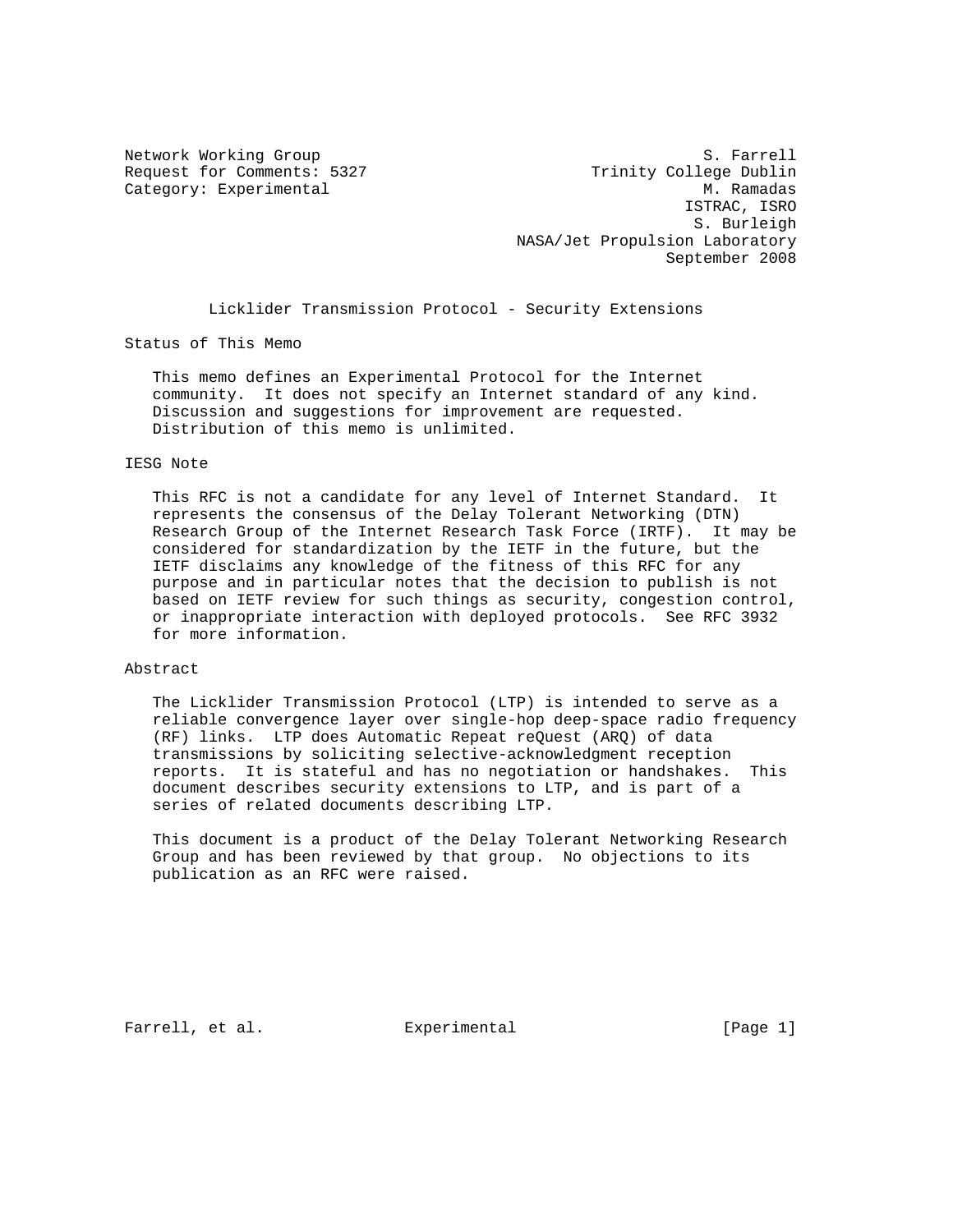Table of Contents

# 1. Introduction

 This document describes extensions to the base LTP protocol [LTPSPEC]. The background to LTP is described in the "motivation" document [LTPMOTIVE]. All the extensions defined in this document provide additional security features for LTP.

 LTP is designed to provide retransmission-based reliability over links characterized by extremely long message round-trip times (RTTs) and/or frequent interruptions in connectivity. Since communication across interplanetary space is the most prominent example of this sort of environment, LTP is principally aimed at supporting "long haul" reliable transmission in interplanetary space, but has applications in other environments as well.

 This document describes security extensions to LTP, and is part of a series of related documents describing LTP. Other documents in this series cover the motivation for LTP and the main protocol specification. We recommend reading all the documents in the series before writing code based on this document.

 The key words "MUST", "MUST NOT", "REQUIRED", "SHALL", "SHALL NOT", "SHOULD", "SHOULD NOT", "RECOMMENDED", "MAY", and "OPTIONAL" in this document are to be interpreted as described in [B97].

2. Security Extensions

 The syntactical layout of the extensions are defined in Section 3.1.4 of the base protocol specification [LTPSPEC].

 Implementers should note that the LTP extension mechanism allows for multiple occurrences of any extension tag, in both (or either) the header or trailer. For example, the LTP authentication mechanism defined below requires both header and trailer extensions, which both use the same tag.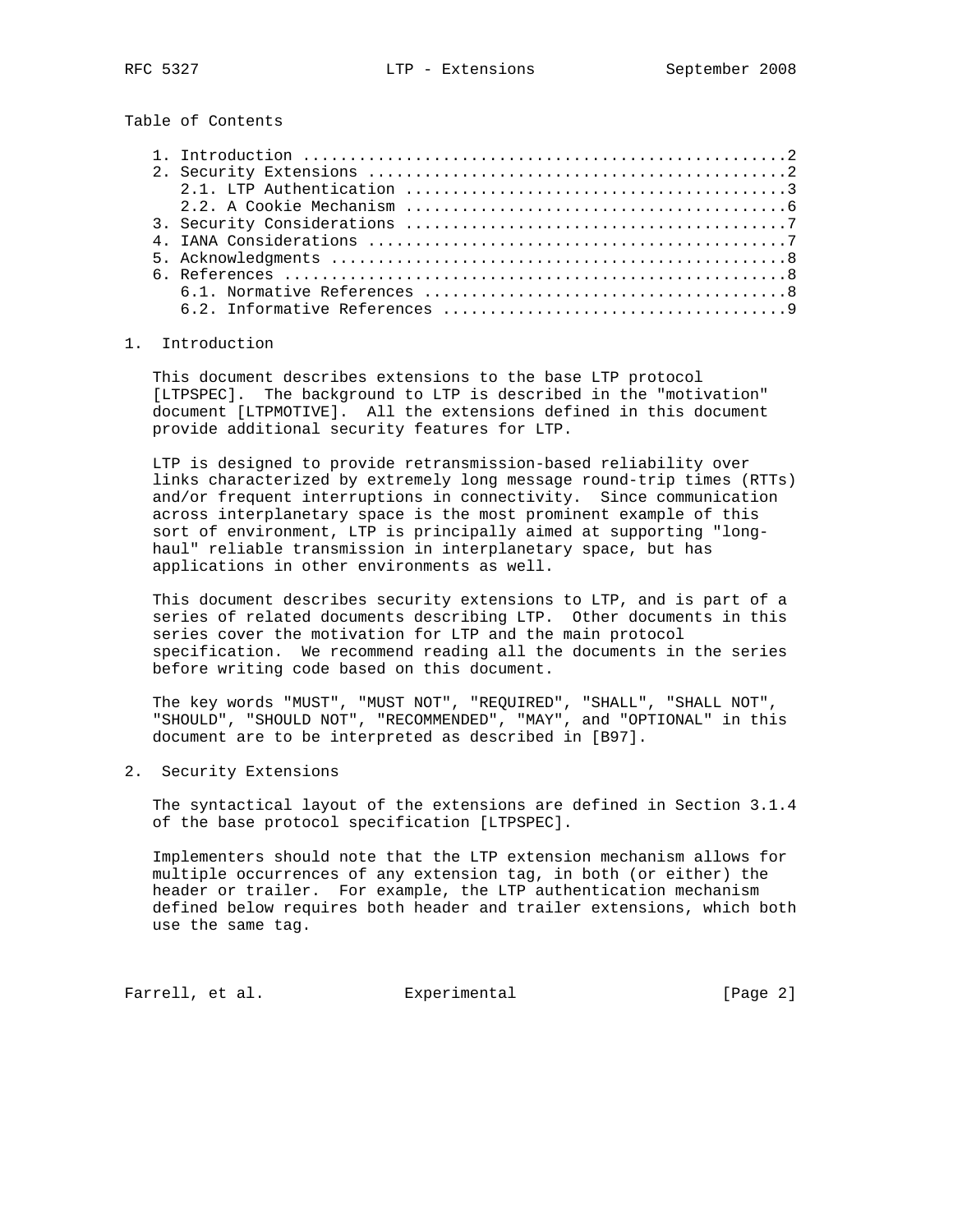This document defines new security extensions for LTP but does not address key management since key management in Delay-Tolerant Networking (DTN) remains an open research question.

 If LTP were deployed layered on top of UDP, it might be possible to use IPsec or other existing security mechanisms. However, in general DTN, IPsec's key exchange (IKE) cannot work (e.g., where link delays are measured in minutes).

## 2.1. LTP Authentication

 The LTP authentication mechanism provides cryptographic authentication of the segment.

 Implementations MAY support this extension field. If they do not support this header, then they MUST ignore it.

 The LTP authentication extension field has the extension tag value 0x00.

 LTP authentication requires three new fields, the first two of which are carried as the value of the Extensions field of the LTP segment header, and the third of which is carried in the segment trailer.

 The fields that are carried in the header extensions field are catenated together to form the extension value (with the leftmost octet representing the ciphersuite and the remaining octets the KeyID). The KeyID field is optional, and is determined to be absent if the extension value consists of a single octet.

Ciphersuite: an 8-bit integer value with values defined below.

 KeyID: An optional key identifier, the interpretation of which is out of scope for this specification (that is, implementers MUST treat these KeyID fields as raw octets, even if they contained an ASN.1 DER encoding of an X.509 IssuerSerial construct [PKIXPROF], for example).

 The LTP-auth header extension MUST be present in the first segment from any LTP session that uses LTP authentication, but MAY be omitted from subsequent segments in that session. To guard against additional problems arising from lost segments, implementations SHOULD, where bandwidth allows, include these fields in a number of segments in the LTP session. If the first segment (or any part thereof) is retransmitted, then the LTP-auth header extension MUST be included in the retransmission.

Farrell, et al. Experimental [Page 3]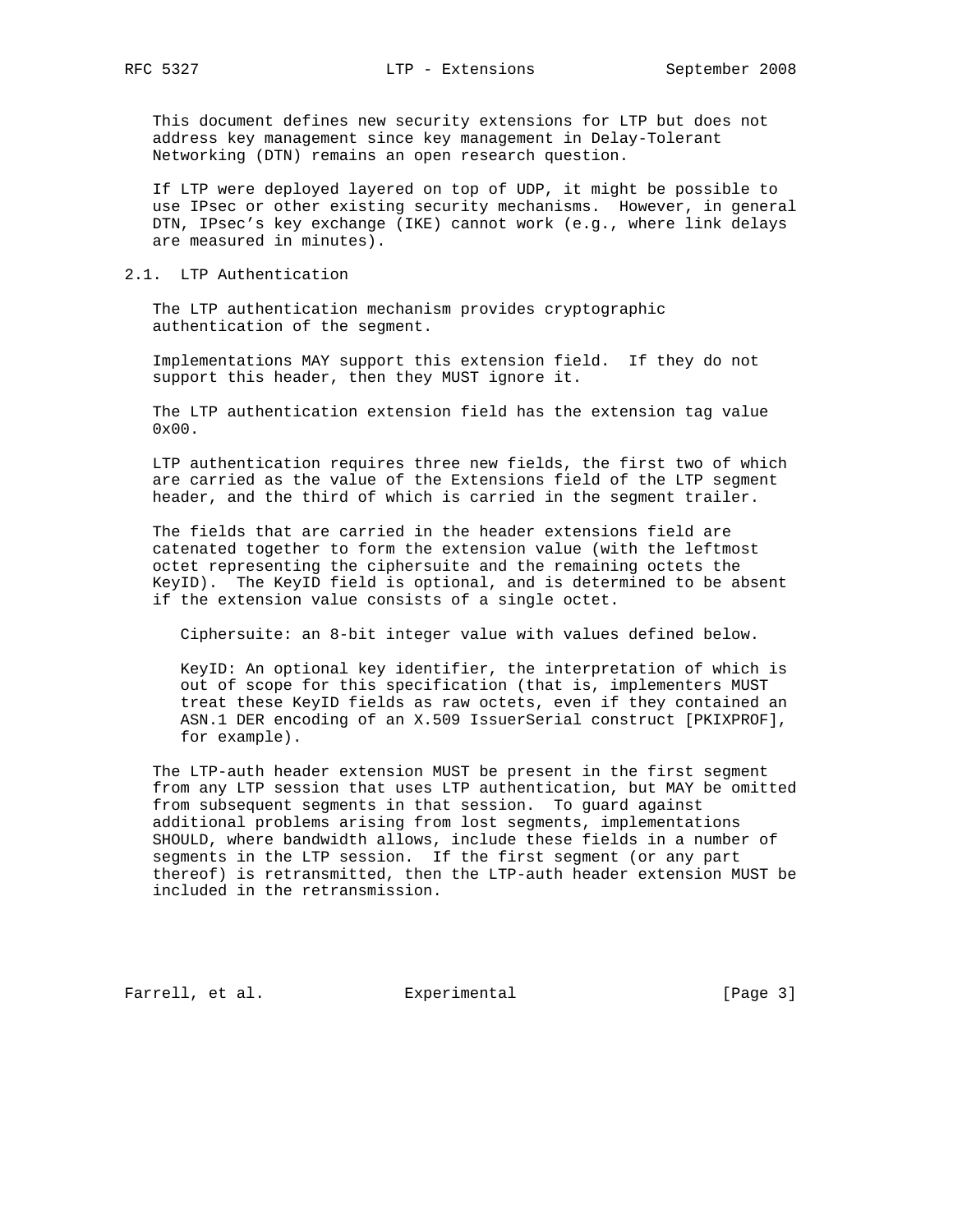The field carried as a trailer extension is the AuthVal field. It contains the authentication value, which is either a message authentication code (MAC) or a digital signature. This is itself a structured field whose length and formatting depend on the ciphersuite.

 If for some reason the sender includes two instances of LTP-auth headers, then there is a potential problem for the receiver in that presumably at least one of the AuthVal fields will not verify. There are very few situations where it would make sense to include more than one LTP-auth extension in a single segment, since LTP is a peer to-peer protocol. If however, keys are being upgraded, then the sender might protect the segment with both the new and old keys. In such cases, the receiver MUST search and can consider the LTP authentication valid so long as one AuthVal is correct.

 For all ciphersuites, the input to the calculation is the entire encoded segment including the AuthVal extension tag and length, but not of course, including the AuthVal value.

 We define three ciphersuites in this specification. Our approach is to follow the precedent set by TLS [TLS], and to "hardcode" all algorithm options in a single ciphersuite number. This means that there are 256 potential ciphersuites supported by this version of LTP-auth. Since this is a limited space, IANA has established a registry for LTP Ciphersuites as described in the IANA Considerations section below. Current ciphersuite assignments are:

| Ciphersuite              | Value       |
|--------------------------|-------------|
|                          |             |
| $HMAC-SHA1-80$           |             |
| RSA-SHA256               |             |
| Unassigned               | $2 - 127$   |
| Reserved                 | 128-191     |
| Private/Experimental Use | $192 - 254$ |
| NULL                     | 255         |

#### 1. HMAC-SHA1-80 Ciphersuite

 The HMAC-SHA1-80 ciphersuite involves generating a MAC over the LTP segment and appending the resulting AuthVal field to the end of the segment. There is only one MACing algorithm defined for this, which is HMAC-SHA1-80 [HMAC]. The AuthVal field in this case contains just the output of the HMAC-SHA1-80 algorithm, which is a fixed-width field (10 octets).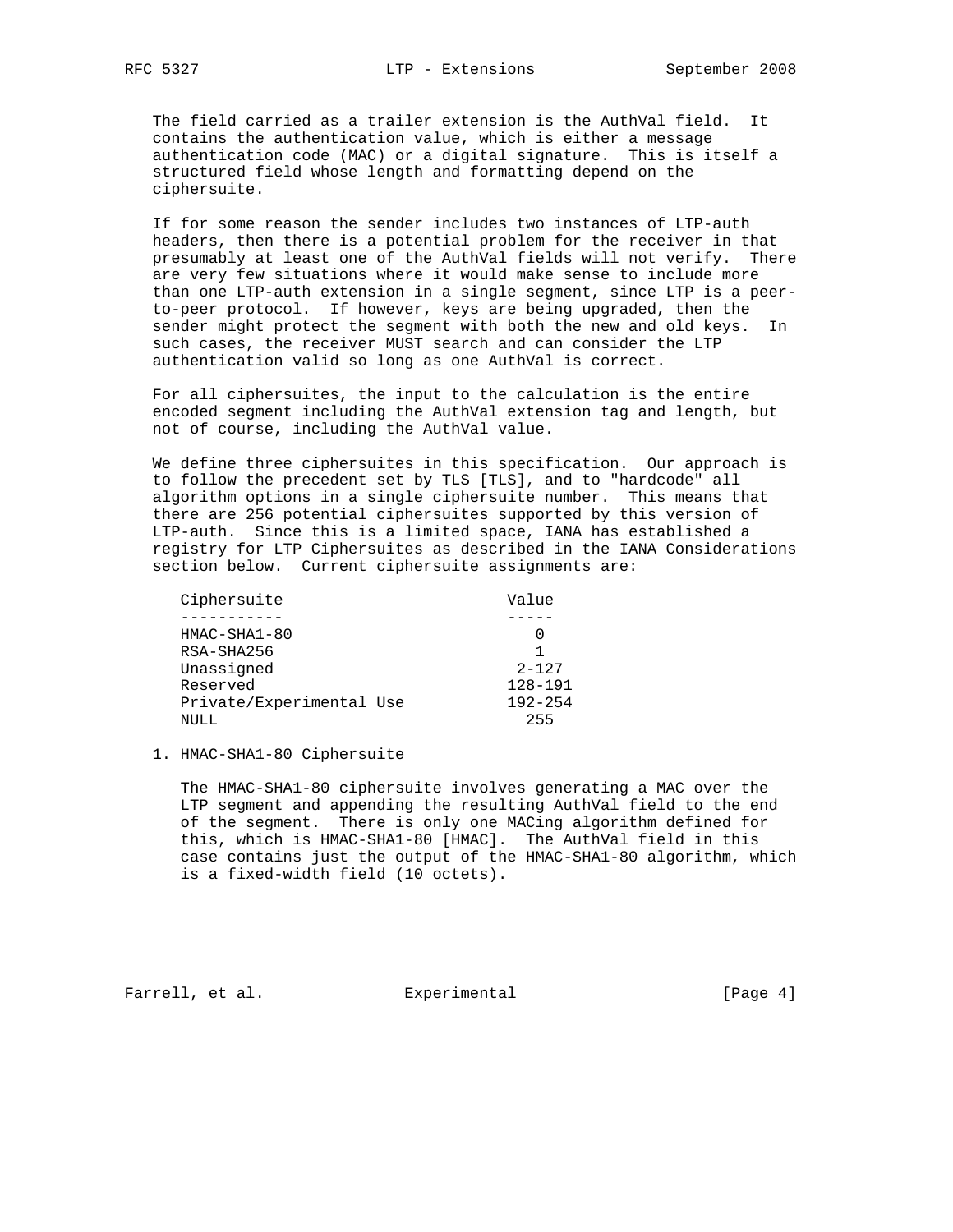2. RSA-SHA256 Ciphersuite

 The RSA-SHA256 ciphersuite involves generating a digital signature of the LTP segment and appending the resulting AuthVal field to the end of the segment. There is only one signature algorithm currently defined for this, which is RSA with SHA256 as defined in [RSA], Section 8.2. The AuthVal field in this case is simply the signature value, where the signature value occupies the minimum number of octets, e.g., 128 octets for a 1024-bit signature).

3. NULL Ciphersuite

 The NULL ciphersuite is basically the same as the HMAC-SHA1-80 ciphersuite, but with a hardcoded key. This ciphersuite effectively provides only a strong checksum without authentication, and thus is subject to active attacks and is the equivalent of providing a Cyclic Redundancy Check (CRC).

 The hardcoded key to be used with this ciphersuite is the following:

HMAC KEY : c37b7e64 92584340 : bed12207 80894115 : 5068f738 (The above is the test vector from RFC 3537 [WRAP].)

 In each case, the bytes that are input to the cryptographic algorithm consist of the entire LTP segment except the AuthVal. In particular, the header extensions field that may contain the ciphersuite number and the KeyID field is part of the input.

 The output bytes of the cryptographic operation are the payload of the AuthVal field.

 The following shows an example LTP-auth header, starting from and including the Extensions field.

 ext tag sdnv c-s k-id +----+----+----+----+----+ |0x11|0x00|0x02|0x00|0x24| +----+----+----+----+----+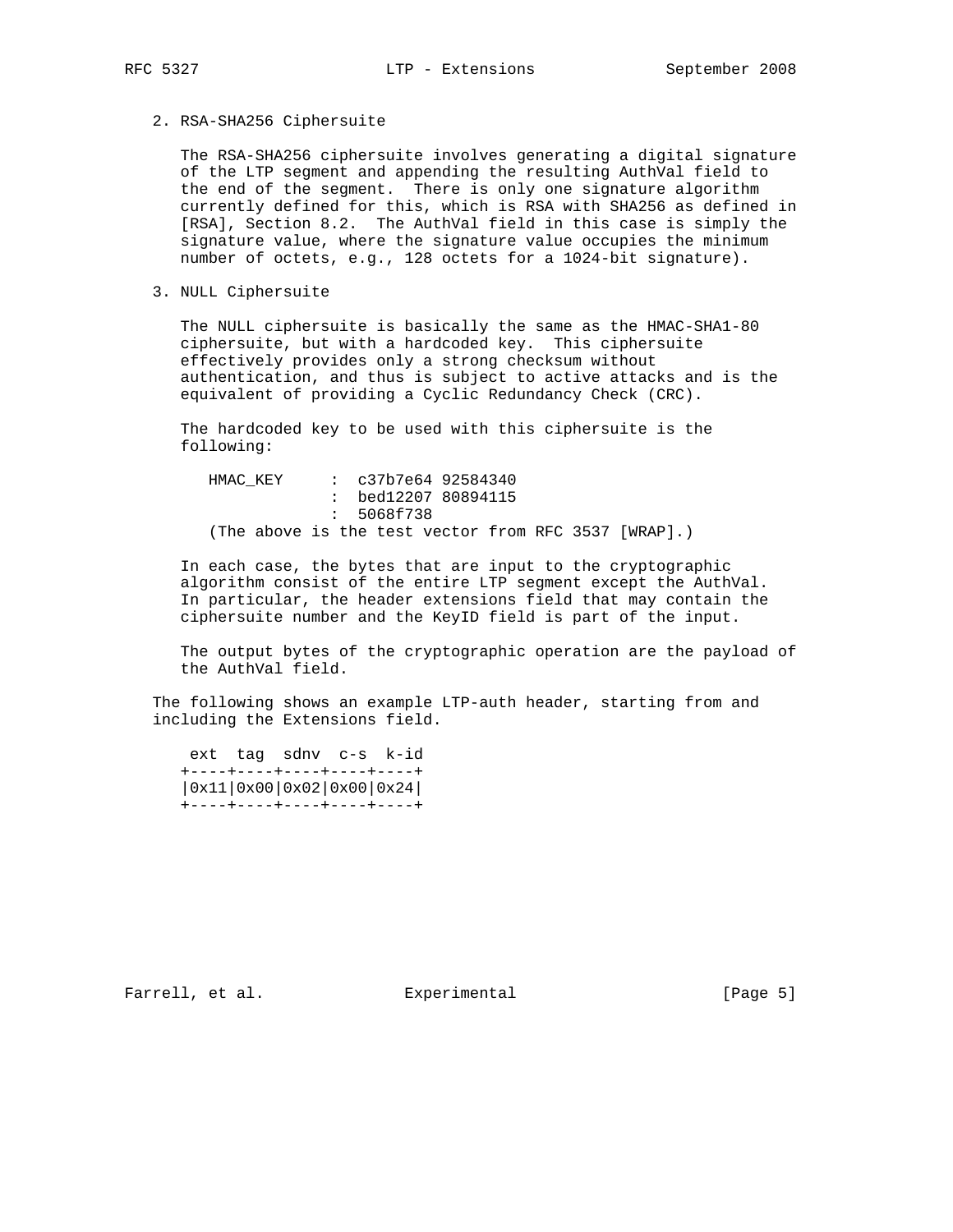The Extensions field has the value 0x11 with the most significant and least significant nibble value 1, indicating the presence of one header and one trailer extension, respectively. The next octet is the extension tag (0x00 for LTP-auth), followed by the Self- Delimiting Numeric Value (SDNV) encoded length of the ensuing data: a one-octet ciphersuite (0x00 meaning HMAC-SHA1-80) and the KeyID (in this case with a short value of 0x24). The trailer extension (not shown above) should contain the AuthVal.

## 2.2. A Cookie Mechanism

 The use of cookies is a well-known way to make Denial of Service (DoS) attacks harder to mount. We define the cookie extension for use in environments where an LTP implementation is liable to such attacks.

 The cookie is placed in a header extension field, and has no related trailer extension field. It has the extension tag value 0x01.

 The cookie value can essentially be viewed as a sufficiently long random number, where the length can be determined by the implementation (longer cookies are harder to guess and therefore better, though using more bandwidth). Note that cookie values can be derived using lots of different schemes so long as they produce random-looking and hard-to-predict values.

 The first cookie inserted into a segment for this session is called the initial cookie.

Note that cookies do not outlast an LTP session.

 The basic mode of operation is that an LTP engine can include a cookie in a segment at any time. After that time, all segments corresponding to that LTP session MUST contain a good cookie value - that is, all segments both to and from the engine MUST contain a good cookie. Clearly, there will be some delay before the cookie is seen in incoming segments -- implementations MUST determine an acceptable delay for these cases, and MUST only accept segments without a cookie until that time.

 The cookie value can be extended at any time by catenating more random bits. This allows both LTP engines to contribute to the randomness of the cookie, where that is useful. It also allows a node that considers the cookie value too short (say due to changing circumstances) to add additional security. In this case, the extended cookie value becomes the "to-be-checked-against" cookie value for all future segments (modulo the communications delay as above).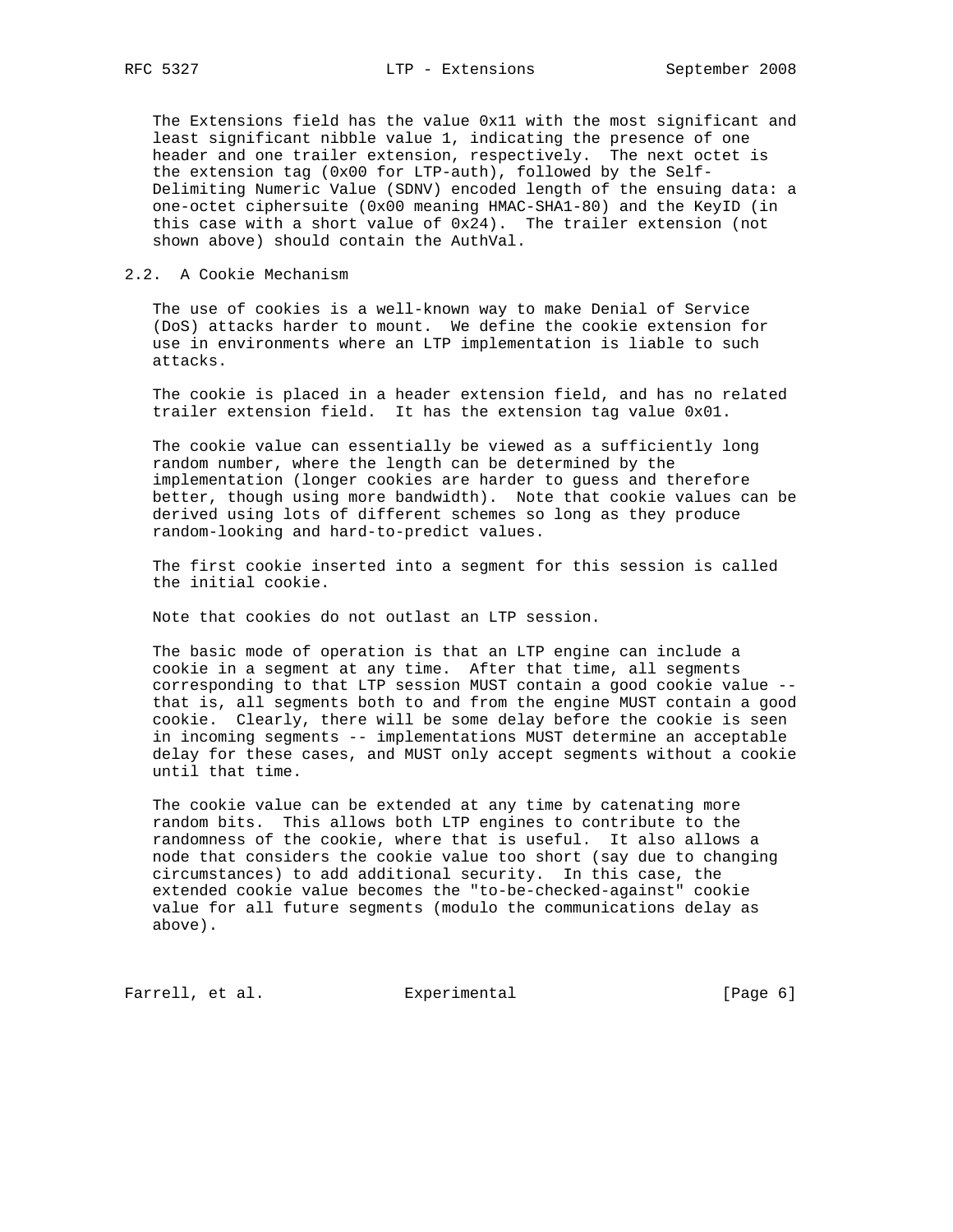It can happen that both sides emit segments containing an initial cookie before their peer has a chance to see any cookie. In that case, two cookie extension fields MUST be included in all segments subsequently (once the traffic has caught up). That is, the sender and recipient cookies are handled independently. In such cases, both cookie values MUST be "good" at all relevant times (i.e., modulo the delay). In this case, the peer's initial cookie MUST arrive before the calculated delay for receipt of segments containing this engine's cookie -- there is only a finite window during which a second cookie can be inserted into the session.

 A "good" cookie is therefore one that starts with the currently stored cookie value, or else a new cookie where none has been seen in that session so far. Once a cookie value is seen and treated as "good" (e.g., an extended value), the previous value is no longer "good".

 Modulo the communications delay, segments with an incorrect or missing cookie value MUST be silently discarded.

 If a segment is to be retransmitted (e.g., as a result of a timer expiring), then it needs to contain the correct cookie value at the time of (re)transmission. Note that this may differ from what was the correct cookie value at the time of the original transmission.

3. Security Considerations

 The extensions specified above are generally intended to help thwart DoS attacks. For environments where lower layers provide neither integrity nor freshness, it makes sense to use both extensions together. For example, in the case where a node extends an existing cookie, the lack of origin authentication would allow a man in the middle to lock out the session.

 While there are currently some concerns about using the SHA-1 algorithm, these appear to only make it easier to find collisions. In that case, the use of HMAC with SHA-1 can still be considered safe. However, we have changed to use SHA-256 for the signature ciphersuite.

4. IANA Considerations

 IANA has created and now maintains registry for known LTP ciphersuites (as defined in Section 2.1). The registry has been populated using the initial values given in Sections 2.1 and 2.2 above. IANA may assign LTP Extension Tag values from the range 2..127 (decimal, inclusive) using the Specification Required rule [GUIDE]. The specification concerned can be an RFC (whether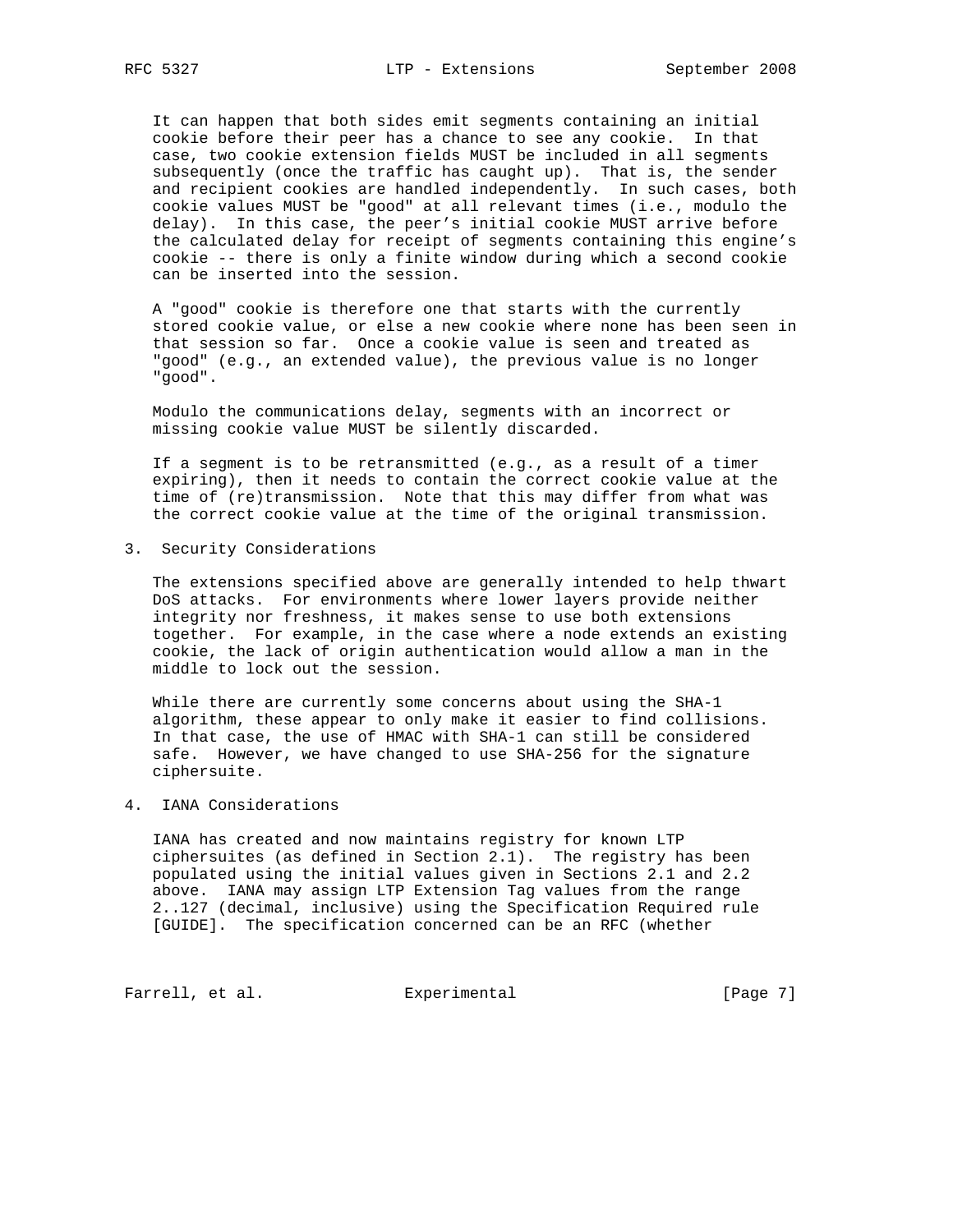Standards Track, Experimental, or Informational), or a specification from any other standards development organization recognized by IANA or with a liaison with the IESG, specifically including CCSDS (http://www.ccsds.org/).

5. Acknowledgments

 Many thanks to Tim Ray, Vint Cerf, Bob Durst, Kevin Fall, Adrian Hooke, Keith Scott, Leigh Torgerson, Eric Travis, and Howie Weiss for their thoughts on this protocol and its role in Delay-Tolerant Networking architecture.

 Part of the research described in this document was carried out at the Jet Propulsion Laboratory, California Institute of Technology, under a contract with the National Aeronautics and Space Administration. This work was performed under DOD Contract DAA-B07- 00-CC201, DARPA AO H912; JPL Task Plan No. 80-5045, DARPA AO H870; and NASA Contract NAS7-1407.

 Thanks are also due to Shawn Ostermann, Hans Kruse, and Dovel Myers at Ohio University for their suggestions and advice in making various design decisions. This work was done when Manikantan Ramadas was a graduate student at the EECS Dept., Ohio University, in the Internetworking Research Group Laboratory.

 Part of this work was carried out at Trinity College Dublin as part of the Dev-SeNDT contract funded by Enterprise Ireland's technology development programme.

- 6. References
- 6.1. Normative References
	- [B97] Bradner, S., "Key words for use in RFCs to Indicate Requirement Levels", BCP 14, RFC 2119, March 1997.
	- [GUIDE] Narten, T. and H. Alvestrand, "Guidelines for Writing an IANA Considerations Section in RFCs", BCP 26, RFC 5226, May 2008.
	- [HMAC] Krawczyk, H., Bellare, M., and R. Canetti, "HMAC: Keyed- Hashing for Message Authentication", RFC 2104, February 1997.
	- [LTPSPEC] Ramadas, M., Burleigh, S., and S. Farrell, "Licklider Transmission Protocol - Specification", RFC 5326, September 2008.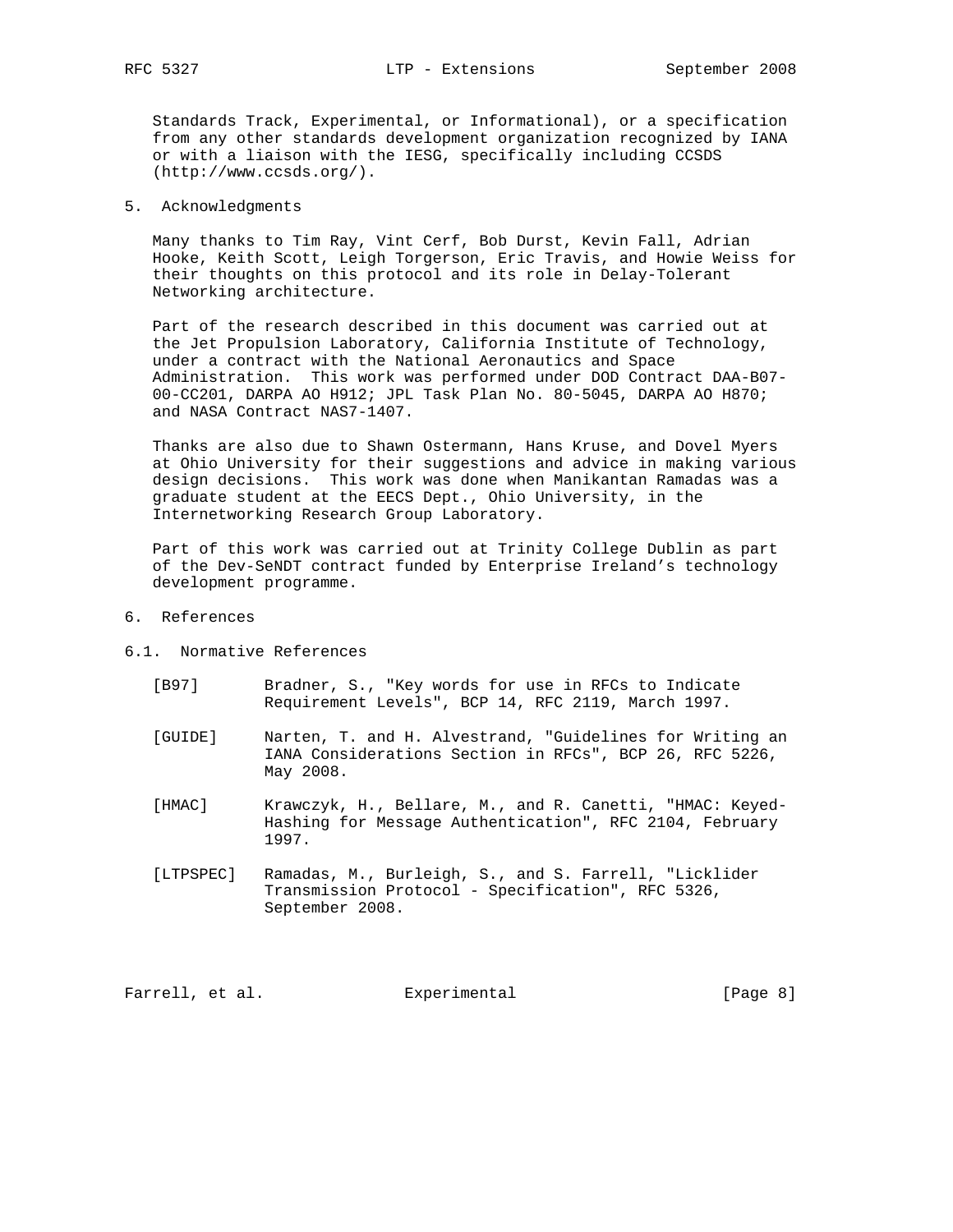- [RSA] Jonsson, J. and B. Kaliski, "Public-Key Cryptography Standards (PKCS) #1: RSA Cryptography Specifications Version 2.1", RFC 3447, February 2003.
- 6.2. Informative References
	- [LTPMOTIVE] Burleigh, S., Ramadas, M., and S. Farrell, "Licklider Transmission Protocol - Motivation", RFC 5325, September 2008.
	- [PKIXPROF] Cooper, D., Santesson, S., Farrell, S., Boeyen, S., Housley, R., and W. Polk, "Internet X.509 Public Key Infrastructure Certificate and Certificate Revocation List (CRL) Profile", RFC 5280, May 2008.
	- [TLS] Dierks, T. and E. Rescorla, "The Transport Layer Security (TLS) Protocol Version 1.2", RFC 5246, August 2008.
	- [WRAP] Schaad, J. and R. Housley, "Wrapping a Hashed Message Authentication Code (HMAC) key with a Triple-Data Encryption Standard (DES) Key or an Advanced Encryption Standard (AES) Key", RFC 3537, May 2003.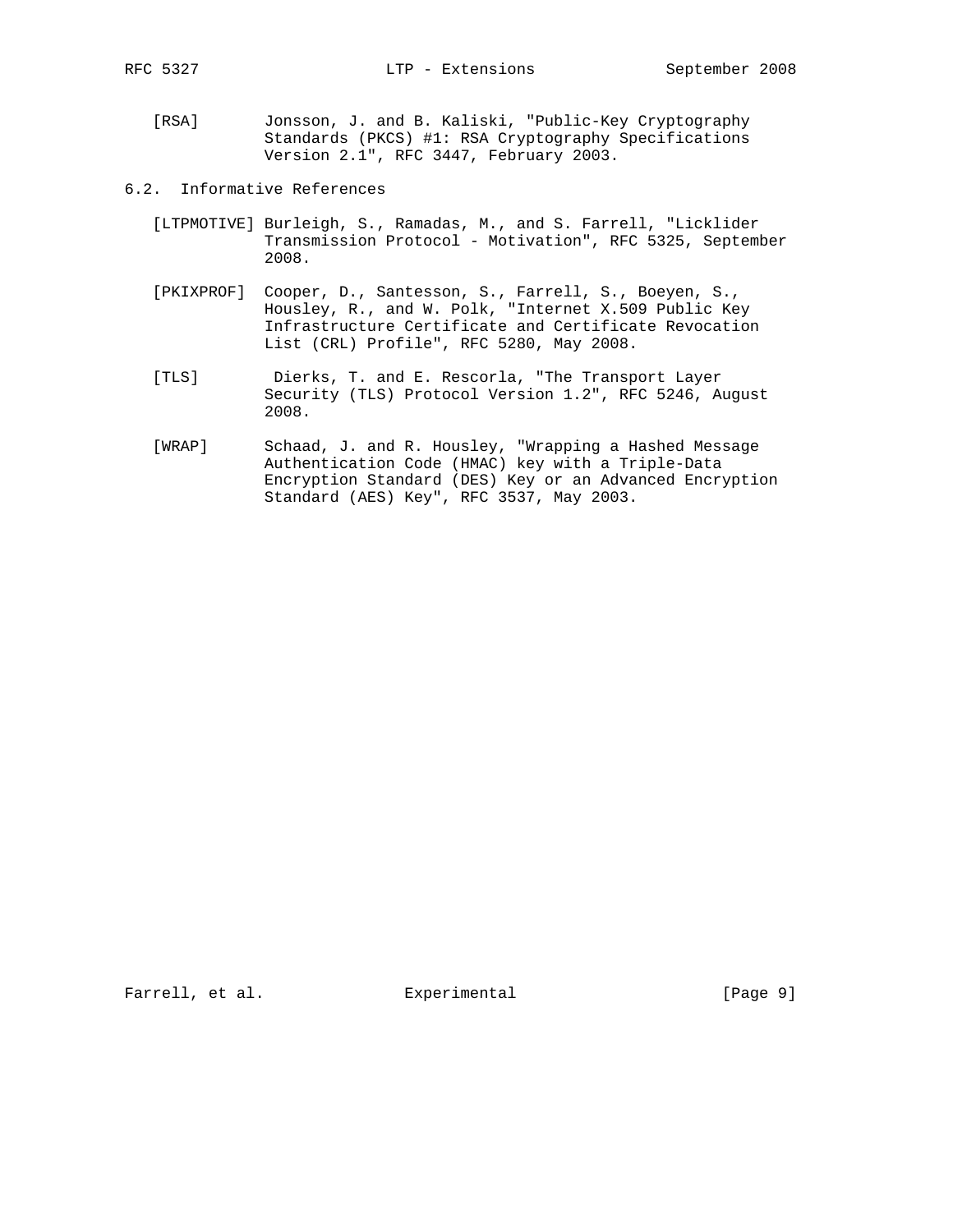Authors' Addresses

 Stephen Farrell Computer Science Department Trinity College Dublin Ireland Telephone: +353-1-896-1761 EMail: stephen.farrell@cs.tcd.ie

 Manikantan Ramadas ISRO Telemetry Tracking and Command Network (ISTRAC) Indian Space Research Organization (ISRO) Plot # 12 & 13, 3rd Main, 2nd Phase Peenya Industrial Area Bangalore 560097 India Telephone: +91 80 2364 2602 EMail: mramadas@gmail.com

 Scott C. Burleigh Jet Propulsion Laboratory 4800 Oak Grove Drive M/S: 301-485B Pasadena, CA 91109-8099 Telephone: +1 (818) 393-3353  $Fax: +1 (818) 354-1075$ EMail: Scott.Burleigh@jpl.nasa.gov

Farrell, et al. Experimental [Page 10]